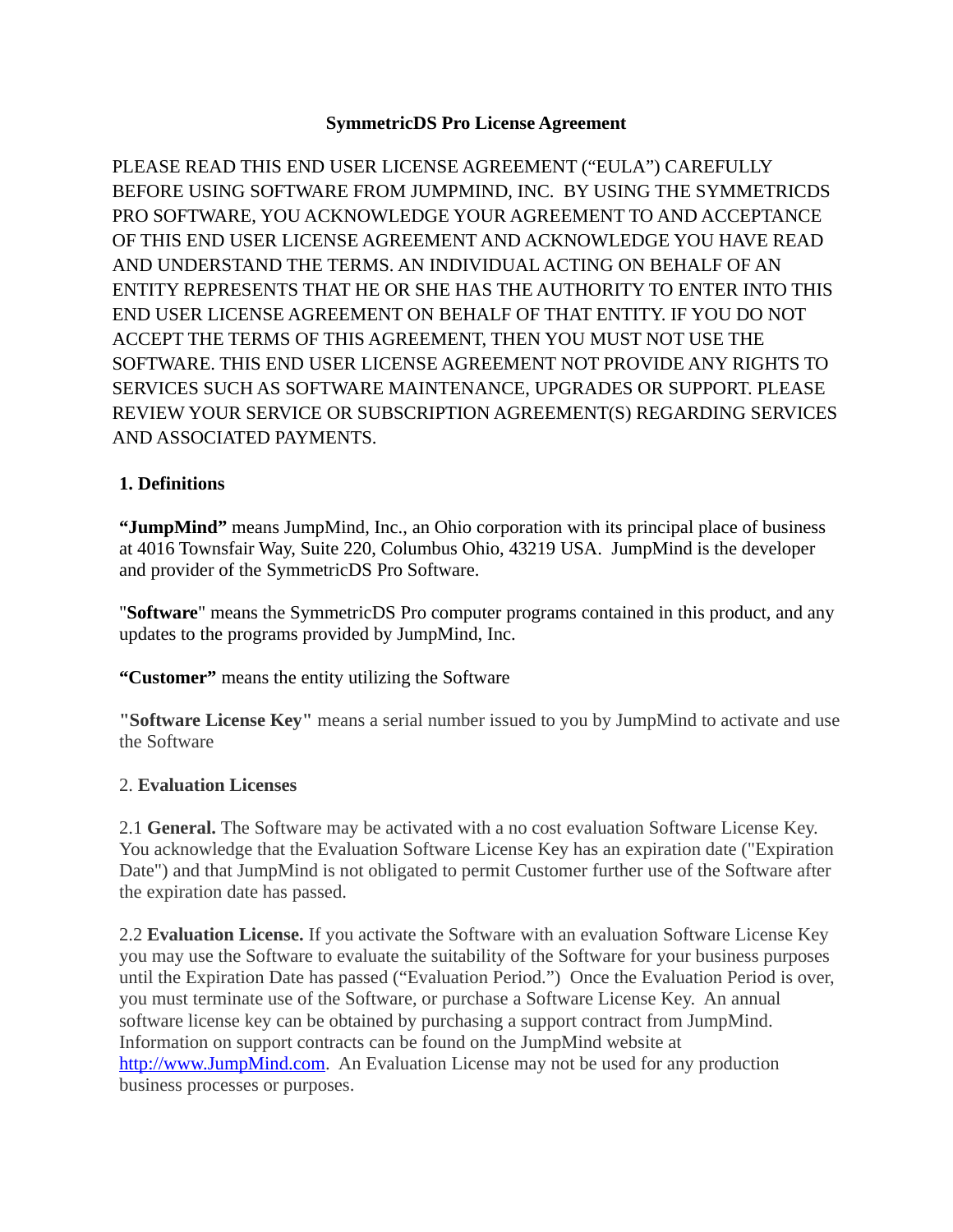2.3 **Evaluation License Warranty Disclaimer.** IF YOU ARE USING THE SOFTWARE WITH AN EVALUATION SOFTWARE LICENSE KEY, THE SOFTWARE IS PROVIDED TO YOU "AS IS" WITHOUT WARRANTY OF ANY KIND, WHETHER EXPRESS, IMPLIED, STATUTORY, OR OTHERWISE. JUMPMIND AND ITS LICENSORS BEAR NO LIABILITY FOR ANY DAMAGES RESULTING FROM USE (OR ATTEMPTED USE) OF THE SOFTWARE DURING OR AFTER THE EXPIRATION DATE.

## 3. **GRANT AND USE RIGHTS FOR SOFTWARE.**

3.1 **License.** The Software is licensed, not sold. Subject to the terms of this EULA and the accompanying JumpMind Support Subscription Agreement, JumpMind hereby grants you a non-exclusive, non-transferable license, without rights to sublicense, to use the Software for the time period and Support Subscription Parameters set forth in the associated JumpMind Support Subscription Agreement and Cutomer Order Form. Upon acceptance of the JumpMind Support Subscription Agreement, a Software License Key will be provided by JumpMind. You may use the documentation accompanying the Software in connection with permitted uses of the Software.

3.2 **License Limitations.** You may not copy the Software except for a reasonable number of machine-readable copies of the Software for backup or archival purposes and except as expressly permitted in this EULA. You may not remove any titles, trademarks or trade names, copyright notices, legends, or other proprietary markings on the Software. You are not granted any rights to any trademarks or service marks of JumpMind. JumpMind retains all rights not expressly granted to you in this EULA.

3.3 **Restrictions.** You may not (i) sell, lease, license, sublicense, distribute or otherwise transfer in whole or in part the Software or the Software License Key to another party; (ii) provide, disclose, divulge or make available to, or permit use of the Software in whole or in part by, any third party without JumpMind's prior written consent; or (iii) create, develop, license, install, use, or deploy any third party software or services to circumvent, enable, modify or provide access, permissions or rights which violate the technical restrictions of the Software, any additional licensing terms provided by JumpMind via product documentation, notification, and/or policy change, and/or the terms of this EULA. Except to the extent expressly permitted by applicable law, and to the extent that JumpMind is not permitted by that applicable law to exclude or limit the rights in this Section, you may not decompile, disassemble, reverse engineer, or otherwise attempt to derive source code from the Software, in whole or in part.

4. **TITLE.** JumpMind retains all right, title, and interest in and to the Software and the Software License Key and in all related copyrights, trade secrets, patents, trademarks, and any other intellectual and industrial property and proprietary rights, including registrations, applications, renewals, and extensions of such rights.

## 5. **TERMINATION**

6.1 **Termination.** JumpMind may terminate this EULA with thirty (30) days written notice if you fail to comply with any term of this EULA.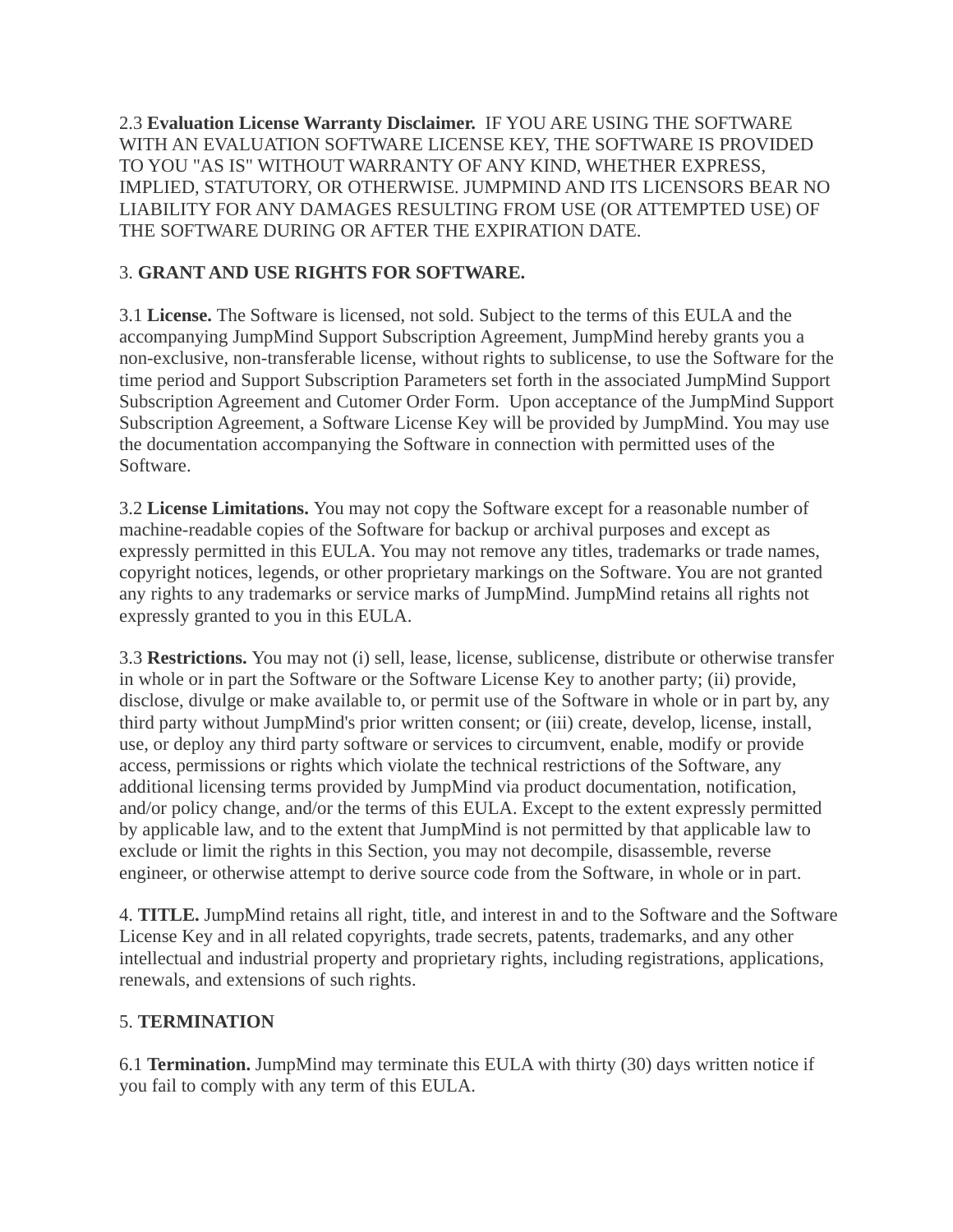6.2 **Effect of Termination.** In the event of termination, you must destroy all copies of the Software and Software License Key. In addition you must remove all copies of the Software, including all backup copies, from all computers and terminals on which it is installed.

# 7. **NO WARRANTY**, **LIMITATION OF LIABILITY**

7.1 **NO WARRANTY.** JUMPMIND PROVIDES THE SOFTWARE WITHOUT ANY WARRANTIES OF ANY KIND, EXPRESS, IMPLIED, STATUTORY, OR IN ANY OTHER PROVISION OF THIS EULA OR COMMUNICATION WITH YOU, AND JUMPMIND SPECIFICALLY DISCLAIMS ANY IMPLIED WARRANTIES OF MERCHANTABILITY, FITNESS FOR A PARTICULAR PURPOSE, AND NON-INFRINGEMENT.

7.2 **LIMITATION OF LIABILITY.** TO THE MAXIMUM EXTENT PERMITTED BY APPLICABLE MANDATORY LAW, IN NO EVENT WILL JUMPMIND BE LIABLE FOR ANY LOST PROFITS OR BUSINESS OPPORTUNITIES, LOSS OF USE, BUSINESS INTERRUPTION, LOSS OF DATA, OR ANY OTHER INDIRECT, SPECIAL, INCIDENTAL, OR CONSEQUENTIAL DAMAGES UNDER ANY THEORY OF LIABILITY, WHETHER BASED IN CONTRACT, TORT, NEGLIGENCE, PRODUCT LIABILITY, OR OTHERWISE. BECAUSE SOME JURISDICTIONS DO NOT ALLOW THE EXCLUSION OR LIMITATION OF LIABILITY FOR CONSEQUENTIAL OR INCIDENTAL DAMAGES, THE PRECEDING LIMITATION MAY NOT APPLY TO YOU. JUMPMIND'S LIABILITY UNDER THIS EULA WILL NOT, IN ANY EVENT, EXCEED THE LICENSE FEES, IF ANY, PAID BY YOU FOR THE SOFTWARE LICENSED TO YOU UNDER THIS EULA. THE FOREGOING LIMITATIONS SHALL APPLY TO THE MAXIMUM EXTENT PERMITTED BY APPLICABLE LAW, REGARDLESS OF WHETHER JUMPMIND HAS BEEN ADVISED OF THE POSSIBILITY OF SUCH DAMAGES AND REGARDLESS OF WHETHER ANY REMEDY FAILS OF ITS ESSENTIAL PURPOSE.

## 8. **GENERAL**

8.1 **Entire Agreement.** This Agreement sets forth JumpMind's entire liability and your exclusive remedy with respect to the Software and supersedes the terms of any purchase orders and any other communications or advertising with respect to the Software. You acknowledge that this Agreement is a complete statement of the agreement between you and JumpMind with respect to the Software, and that there are no other prior or contemporaneous understandings, promises, representations, or descriptions with respect to the Software.

8.2 **Headings.** Headings under this EULA are intended only for convenience and shall not affect the interpretation of this EULA.

8.3 **Waiver and Modification.** No failure of either party to exercise or enforce any of its rights under this EULA will act as a waiver of those rights. This EULA may only be modified, or any rights under it waived, by a written document executed by the party against which it is asserted.

8.4 **Severability.** If any provision of this EULA is found illegal or unenforceable, it will be enforced to the maximum extent permissible, and the legality and enforceability of the other provisions of this EULA will not be affected.